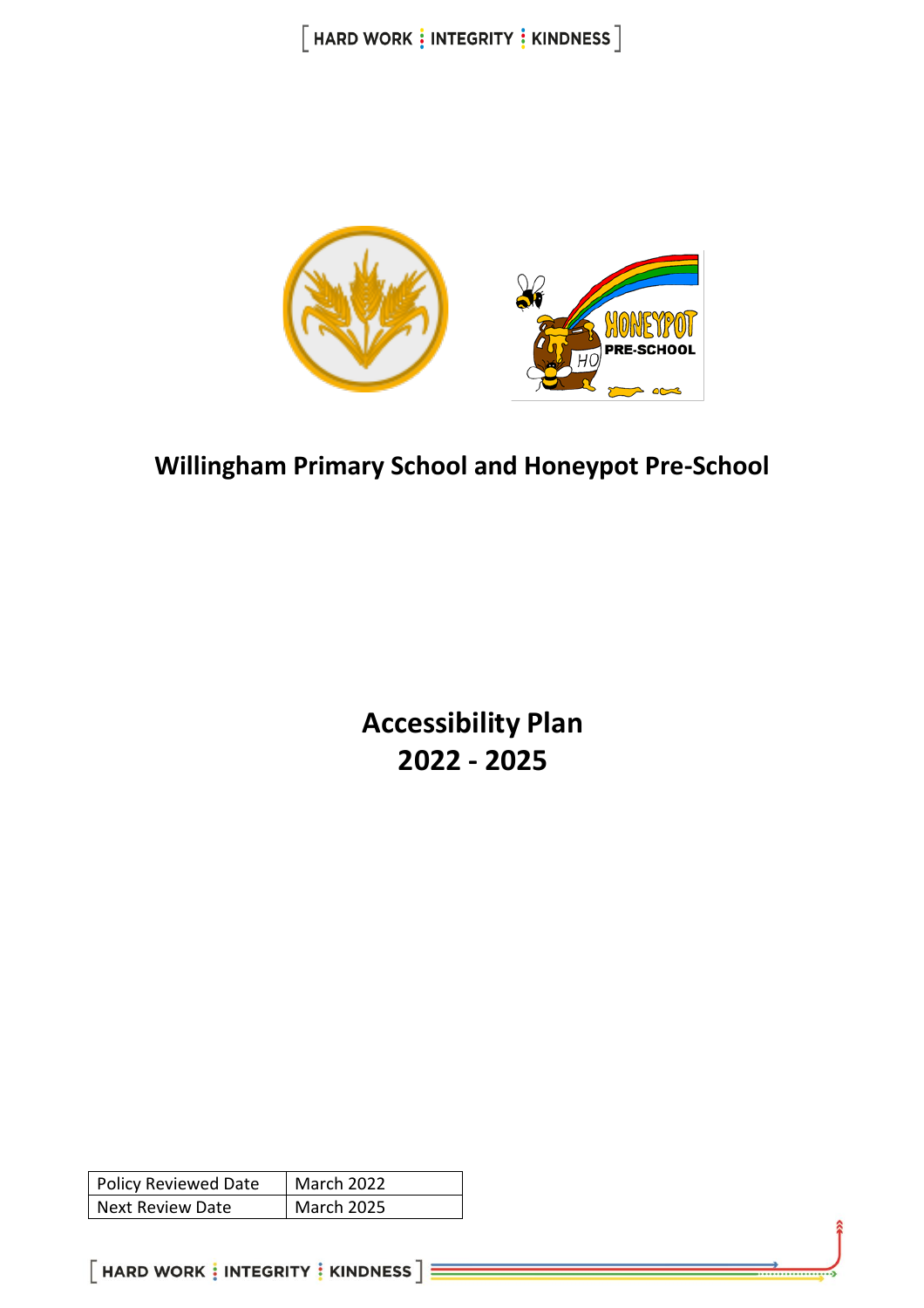#### **Purpose of the Plan**

The purpose of this plan is to show how Willingham Primary School and Honeypot Pre-school intend, over time, to increase the accessibility of our settings for disabled pupils.

#### **Definition of Disability**

A person has a disability if he or she has a physical or mental impairment that has a substantial and long-term adverse effect on his or her ability to carry out normal day to day activities.

#### **Legal Background**

The SEN and Disability Act 2001 extended the Disability Discrimination Act 1995 (DDA)to cover education. Since September 2002, the Governing Body has had three key duties towards disabled pupils, under Part 4 of the DDA:

1. not to treat disabled pupils less favourably for a reason related to their disability;

2. to make reasonable adjustments for disabled pupils, so that they are not at a substantial disadvantage;

3. to plan to increase access to education for disabled pupils.

This plan sets out the proposals of the Governing Body of the school to increase access to education for disabled pupils in the three areas required by the planning duties in the DDA:

- increasing the extent to which disabled pupils can participate in the school curriculum, which includes teaching and learning and the wider curriculum of the school, such as participation in after school clubs, leisure and cultural activities or school visits;
- improving the environment of the school to increase the extent to which disabled pupils can take advantage of education and associated services, which includes improvements to the physical environment of the school and physical aids to access education.
- improving the delivery to disabled pupils of information, which is provided in writing for pupils who are not disabled. eg. handouts, timetables, textbooks and information about school events. The information should take account of the pupils` disabilities and the preferred format of pupils and parents and be made available within a reasonable timeframe.

Willingham Primary School and Honeypot Pre-School aim to treat all individuals, including pupils, prospective pupils, staff, governors and other members of the school community favourably and, wherever possible, takes reasonable steps to avoid placing anyone at a substantial disadvantage. The school and pre-school aim to work closely with disabled pupils, their families and any relevant outside agencies in order to remove or minimise any potential barriers to learning. The goal is that all pupils can learn, achieve and participate fully in school life. The school and pre-school are active in promoting positive attitudes to disabled people and in planning to increase access to education for all disabled pupils.

### **Contextual Information**

The buildings at Willingham Primary School and Honeypot Pre-School are all single storey and there are no steps into, within or out of the buildings.

Most of the settings' buildings and playgrounds are accessible for a child in a wheelchair, this is always a consideration when alterations and additional building works are to be carried out.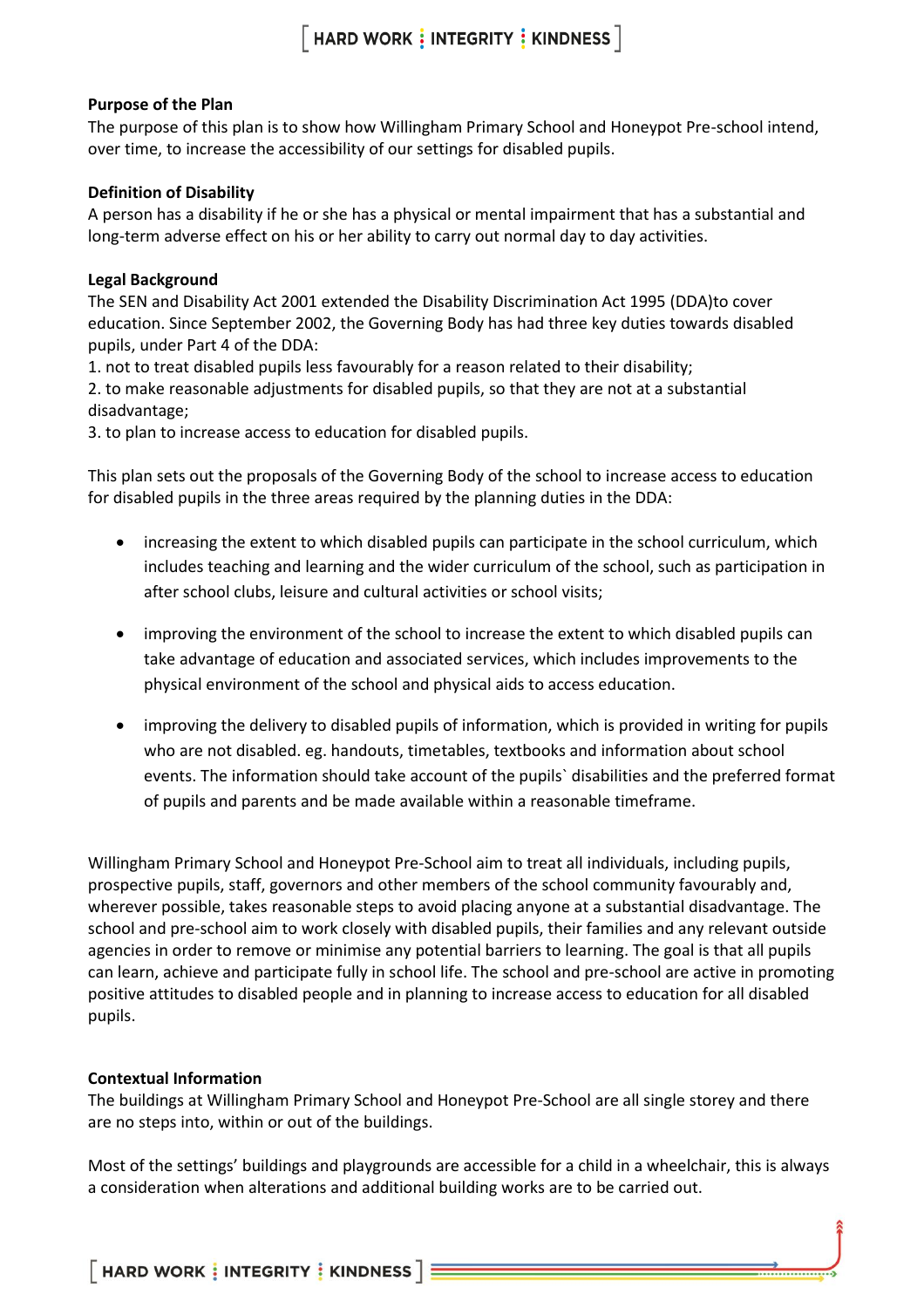**The Current Range of Disabilities within Willingham Primary School and Honeypot Pre-School** The school and pre-school currently have 417 children on roll, 43 of which are on the SEND register.

Within the cohort, there are a limited range of disabilities that include a number within the Autistic Spectrum. When children enter school with specific disabilities, the school contacts the LA professionals for assessments, support and guidance for the school and parents.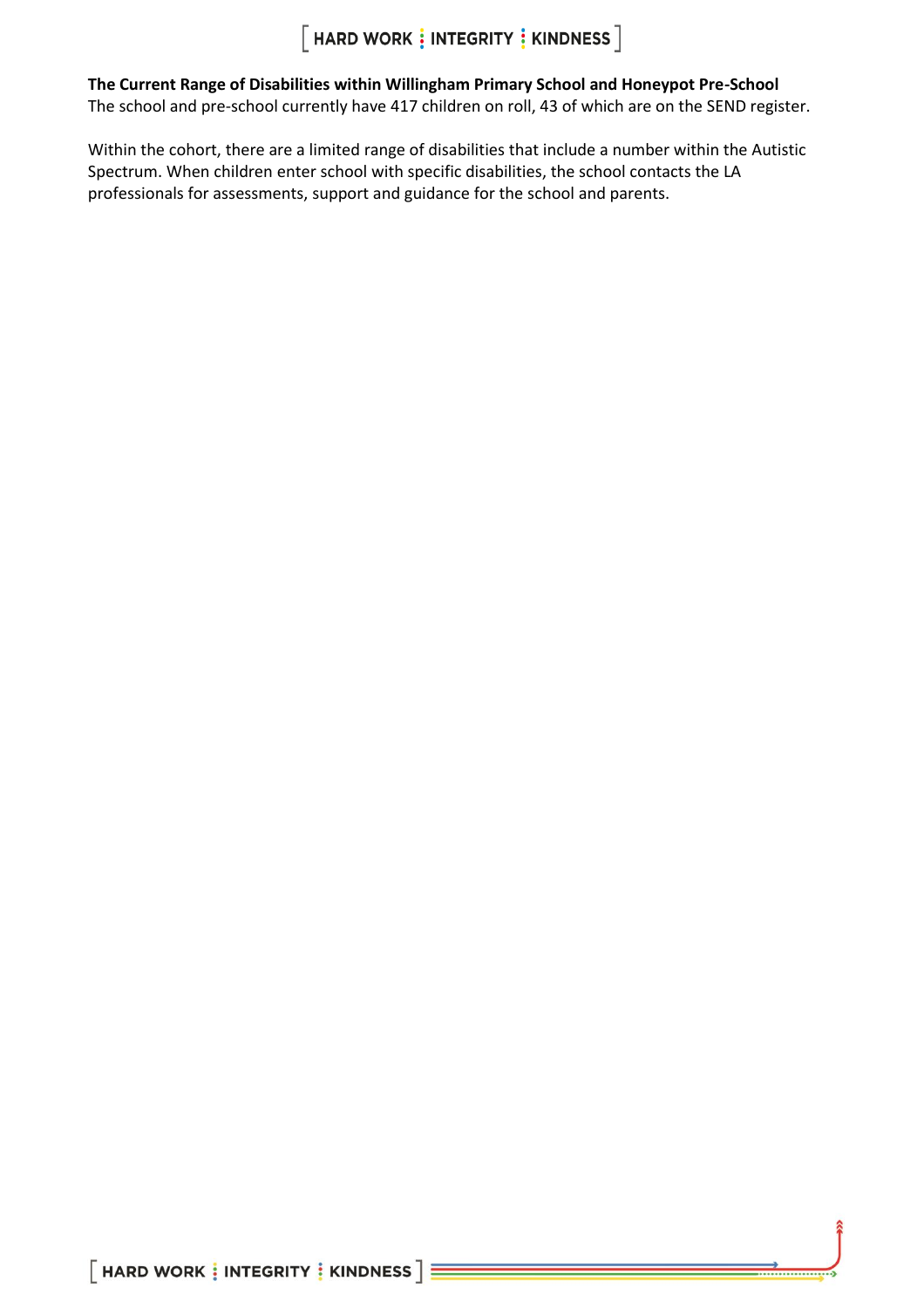| <b>Targets</b>                                                                                                                                                                                                   | <b>Strategies</b>                                                                                                                                                                                                                                                       | <b>Outcomes</b>                                                                                                                                                                                                     | <b>Timeframe</b> | <b>Achieved</b> |  |
|------------------------------------------------------------------------------------------------------------------------------------------------------------------------------------------------------------------|-------------------------------------------------------------------------------------------------------------------------------------------------------------------------------------------------------------------------------------------------------------------------|---------------------------------------------------------------------------------------------------------------------------------------------------------------------------------------------------------------------|------------------|-----------------|--|
| <b>EQUALITY AND INCLUSION</b>                                                                                                                                                                                    |                                                                                                                                                                                                                                                                         |                                                                                                                                                                                                                     |                  |                 |  |
| To ensure that the<br>accessibility Plan<br>becomes an annual<br>item at the FGB<br>meetings.                                                                                                                    | Clerk to governors to<br>add to list for FGB<br>meetings.                                                                                                                                                                                                               | Adherence to<br>legislation.                                                                                                                                                                                        | Annually.        |                 |  |
| To improve staff<br>awareness of disability<br>issues.                                                                                                                                                           | Review staff training<br>needs. Provide<br>training for members<br>of the school<br>community as<br>appropriate.                                                                                                                                                        | Whole school<br>community aware of<br>issues.                                                                                                                                                                       | On-going.        |                 |  |
| To ensure that all staff<br>are in receipt of up-to-<br>date information<br>regarding pupils with<br>disabilities and<br>changes in their needs<br>and provision.                                                | SENDCo to ensure<br>that regular child<br>awareness updates<br>are given and new<br>information shared<br>with relevant staff at<br>the earliest<br>opportunity.<br>All staff to ensure<br>that key information<br>is shared during<br>teacher handover<br>discussions. | Whole school<br>community has full<br>knowledge of<br>information regarding<br>a pupils' disabilities<br>and the provision in<br>place.<br>Consistency across<br>years as the pupil<br>moves through the<br>school. | On-going.        |                 |  |
| To ensure that all<br>policies consider the<br>implications of<br>disability access.                                                                                                                             | Consider during<br>review of policies.                                                                                                                                                                                                                                  | Policies reflect current<br>legislation.                                                                                                                                                                            | On-going.        |                 |  |
| PHYSICAL ENVIRONMENT                                                                                                                                                                                             |                                                                                                                                                                                                                                                                         |                                                                                                                                                                                                                     |                  |                 |  |
| To ensure that, where<br>possible, the school<br>buildings and grounds<br>are accessible for all<br>children and adults<br>and continue to<br>improve access to the<br>school's physical<br>environment for all. | Audit of accessibility<br>of school buildings<br>and grounds by<br>Governors. Suggest<br>actions and<br>implement as budget<br>allows.                                                                                                                                  | Modifications will be<br>made to the school<br>building to improve<br>access.                                                                                                                                       | On-going.        |                 |  |
| To ensure that specific<br>toileting/changing<br>facilities are available<br>at all times for pupils                                                                                                             | Regular updates to<br>relevant members of<br>staff with regards to<br>all pupils with                                                                                                                                                                                   | Pupils will be<br>supported<br>appropriately with<br>regards to intimate                                                                                                                                            | On-going         |                 |  |

### **Willingham Primary School Accessibility Plan 2022**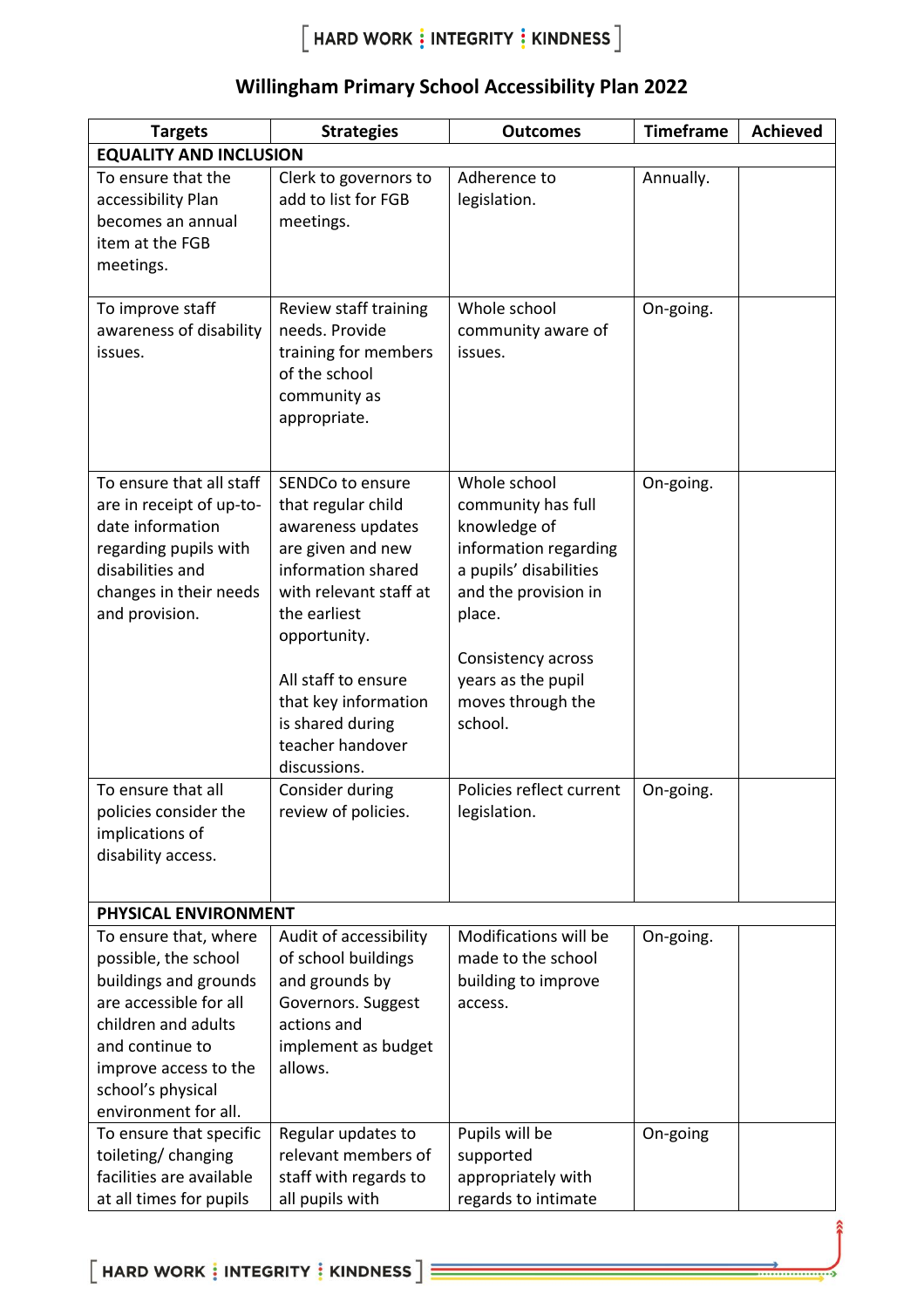| with an intimate care     | intimate care plans.     | care and/or toileting    |           |  |
|---------------------------|--------------------------|--------------------------|-----------|--|
| plan.                     | Items such as wipes,     | needs. Development       |           |  |
|                           | nappy bags, and any      | of self-help skills will |           |  |
|                           | other cleaning items     | be promoted through      |           |  |
|                           | to be made available     | intimate care plans.     |           |  |
|                           | within individual        |                          |           |  |
|                           | pupils classrooms.       |                          |           |  |
| To ensure that            | SENDCo to ensure         | Pupils will be accessing | On-going  |  |
| specialist equipment,     | that site manager is     | a fully inclusive        |           |  |
| as advised by external    | aware of all specialist  | learning environment     |           |  |
| professionals, is         | equipment in school      | and will have what       |           |  |
| provided for pupils       | and its location.        | they need in order to    |           |  |
| where required. E.g       |                          | make progress in         |           |  |
| specialist toilet seat    | SENDCo to ensure         | developing               |           |  |
| and handle bars and       | that all releveant staff | independence.            |           |  |
| step stools for pupils    | are aware of             |                          |           |  |
| with mobility             | specialist equipment     |                          |           |  |
| difficulties.             | and arrange any          |                          |           |  |
|                           | required training.       |                          |           |  |
| To ensure that pupils     | SENDCo to liaise with    | Pupils with SEN will     | On-going  |  |
| with SEN have access      | class teachers to        | have access to a range   |           |  |
| to appropriate            | identify pupils with     | of environments          |           |  |
| environments in line      | high levels of need      | within school where      |           |  |
| with individual needs.    | and provide              | they can access          |           |  |
|                           | timetables and 'ad-      | individualised           |           |  |
| E.g Sensory room,         |                          |                          |           |  |
| sensory circuits          | hoc' opportunities for   | provision.               |           |  |
|                           | them to access an        |                          |           |  |
|                           | alternative              |                          |           |  |
|                           | environment such as      |                          |           |  |
|                           | the sensory room,        |                          |           |  |
|                           | music room, hall etc     |                          |           |  |
|                           |                          |                          |           |  |
| <b>CURRICULUM</b>         |                          |                          |           |  |
| To continue to train      | SENCo to review the      | Staff are able to        | On-going. |  |
| teaching staff to         | needs of children and    | enable all children to   |           |  |
| enable them to meet       | provide training for     | access the curriculum.   |           |  |
| the needs of children     | staff as needed.         |                          |           |  |
| with a range of SEN.      |                          |                          |           |  |
|                           |                          |                          |           |  |
| To train support staff    | SENDCo to work           | Support staff are        | Ongoing   |  |
| in delivering bespoke     | alongside teachers to    | confident in             |           |  |
| interventions/ top up     | identify areas of need   | supporting pupils to     |           |  |
| work in order to meet     | and training required.   | develop learning and     |           |  |
| the needs of pupils       |                          | to enable them to        |           |  |
| with SEN.                 |                          | access a fully inclusive |           |  |
|                           |                          | curriculum.              |           |  |
| To ensure that all        | Review of out of         | All providers of out-of- | On-going. |  |
| children are able to      | school provision to      | school education will    |           |  |
| access all out-of         | ensure compliance        | comply with legislation  |           |  |
| school activities. eg.    | with legislation.        | to ensure that the       |           |  |
| clubs, trips, residential |                          | needs of all children    |           |  |
| visits etc.               |                          | are met.                 |           |  |
|                           |                          |                          |           |  |